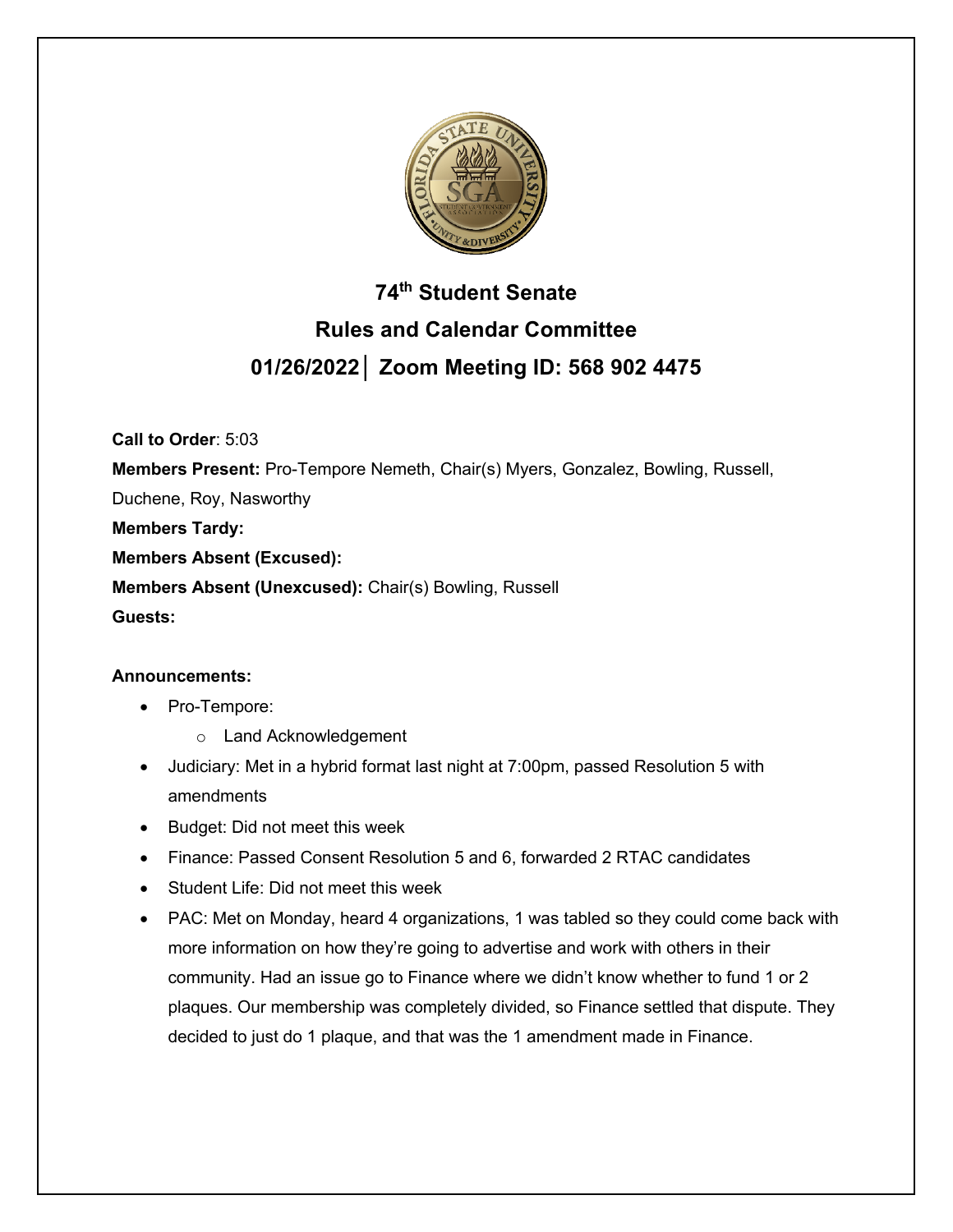• RTAC: We heard 2 organizations, and they both received funding for their trips from Consent Resolution 6. As you heard, 2 RTAC candidates were forwarded from the Finance committee, and we will be hearing them on the Senate floor tonight.

#### **Committee Business:**

• Sponsored by Senator Gonzalez (P) Hunter (Co): To convene a Commission on Student Government charged with examining, gathering evidence, and providing recommendations on every entity in SGA

#### **Old Business:**

• None

#### **New Business:**

- Sponsored by Senator Gonzalez (P) Hunter (Co)
	- o Opening Statement
		- § Gonzalez: Resolution 5 will establish an advisory commission to review our Student Body Statutes and provide recommendations for the Senate. With an emphasis on "advisory" because they will not have legislative power, that is only granted to the Student Senate. This will only bring people together in a room. Statutes can be very confusing, there's some people don't follow, some are redundant, so this commission will explore what is best for the student body. There would be 3 subcommittees, and after the committees come up with recommendations, the entire commission will review them and introduce the recommendations of the entire unit to the Student Senate in a bill format. Everything will be as streamlined and efficient as possible for the Senate, they won't give us 200 pages and say "have fun." We gave all branches of SGA appointment powers, so hopefully some agency leaders will be on there, some Senators, and so on. The only person included by name is the Secretary of Internal Affairs who will serve as the Chair. An Associate Justice and an Elections Commissioner will also be appointed. All of it is in the Resolution, so if you have any questions, please let me know.
	- o Technical Non-Debatable Questions
		- § Duchene: Did Chair Myers say something was amended in Judiciary.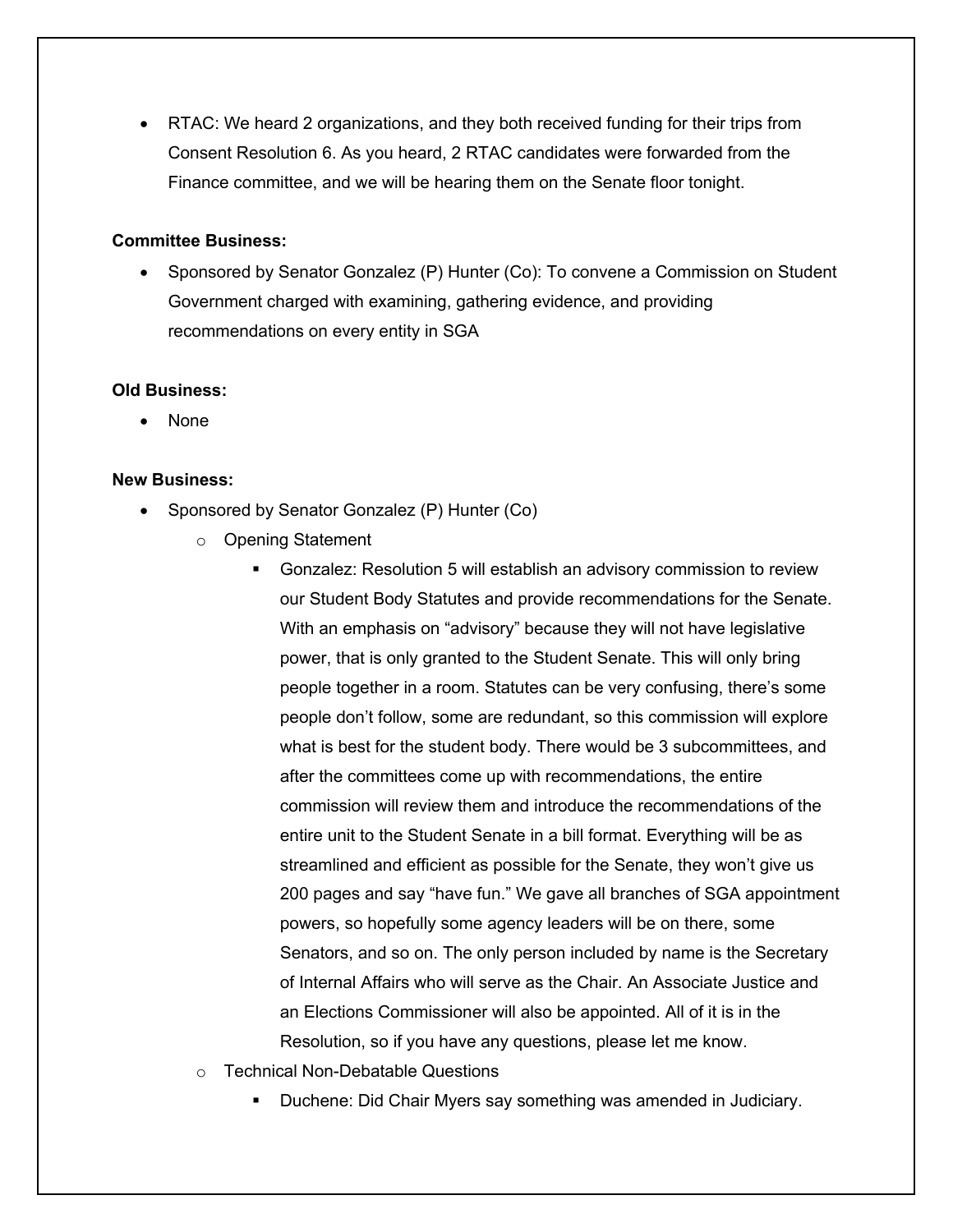- § Gonzalez: It was just a language thing. It wasn't clear that the Secretary of Internal Affairs was the Chair, so we separated it into two sentences.
- § **Myers moves to enter round-table discussion; Nasworthy seconds**
- o Round-Table Discussion
	- Duchene: I read it, it's thorough, it's smart, and it's a really good idea. I feel like we discover something every two weeks or so that doesn't work as good as it could, so this is a really nice way to examine all of those places at once.
	- § Myers: For as confusing as Statutes can be, this Bill is digestible and written very well. Streamlining and making things more efficient can never hurt. I echo the sentiments of the previous Senator who spoke.
	- § Nasworthy: I would like to echo the sentiments of the previous 2 Senators. This will have a great impact on SGA as a whole. The ROPAH committee made some positive changes this past summer, and this commission will have a similar effect on a much bigger scale.
	- § **Myers moves to call to question; Roy seconds**
- o Closing Statement
	- § Gonzalez: This starts something that's a really big deal, so please give it a second look before it hits the Senate floor. I don't care if you ask me a ton of questions because it should be looked at very thoroughly. Thank you.
- o Vote
	- Yes: 5 [Myers, Gonzalez, Duchene, Nasworthy, Roy]
	- § No: 0
	- § Abstain: 0
	- § **RESULT: RESOLUTION 5 DOES PASS**

## **Unfinished Business:**

• None

## **Closing Announcements:**

- Nemeth:
	- o I will be sending a text in our GroupMe to evaluate if we should change our meeting time